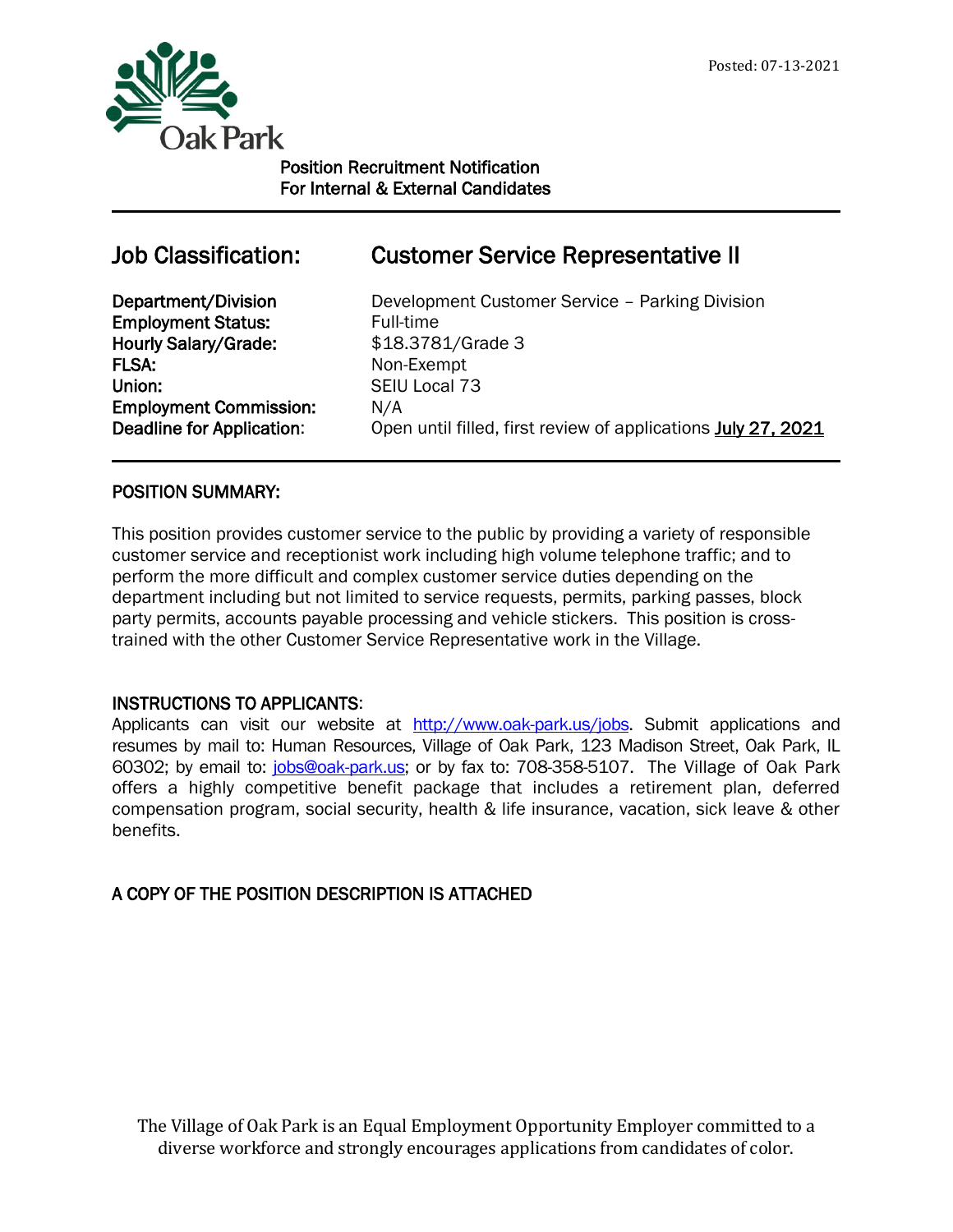

**VILLAGE OF OAK PARK**

### **CUSTOMER SERVICE REPRENTATIVE II**

**Class specifications are intended to present a descriptive list of the range of duties performed by employees in the class. Specifications are not intended to reflect all duties performed within the job.**

#### **DEFINITION**

This position provides customer service to the public by providing a variety of responsible and difficult customer service and receptionist work including high volume telephone traffic; and to perform the more difficult and complex customer service duties depending on the department including but not limited to service requests, permits, parking passes, block party permits, accounts payable processing and vehicle stickers. This position is cross-trained with the other Customer Service Representative IIs in the Village.

#### **DISTINGUISHING CHARACTERISTICS**

This is one of the advanced journey level class in the customer service representative series. This position is distinguished from the Customer Service Representative I by the performance of more responsibility and complexity of duties assigned. Employees perform the most difficult and responsible types of duties including providing and coordinating customer support services for the department. Employees at this level are required to be fully trained in all procedures related to assigned area of responsibility and crosstrained as assigned with the other Customer Service Representative IIs in the Village.

#### **SUPERVISION RECEIVED AND EXERCISED**

Receives general supervision from supervisory or management staff.

May provide training regarding job process and procedures.

**EXAMPLES OF DUTIES** - *Essential and other important duties and responsibilities may include, but are not limited to, the following:*

#### **Essential duties and responsibilities**

- 1. Initiate and answer telephone calls or emails; take and deliver telephone messages; respond to general request and inquiries from the public; provide routine information and give directions.
- 2. Greet individuals visiting Village Hall or Public Works; provide a high-level of customer service and information and direct individuals to appropriate department and/or official
- 3. Apply the appropriate departmental policies and procedures in determining completeness of service requests, permits, applications, records, or reports as required. Including the creation of service requests as needed
- 4. Provide information and forms to the public.
- 5. Assist in the completion, collection and processing of forms and information related to all service requests or work orders, permits, passes, vehicle stickers and other functions as needed.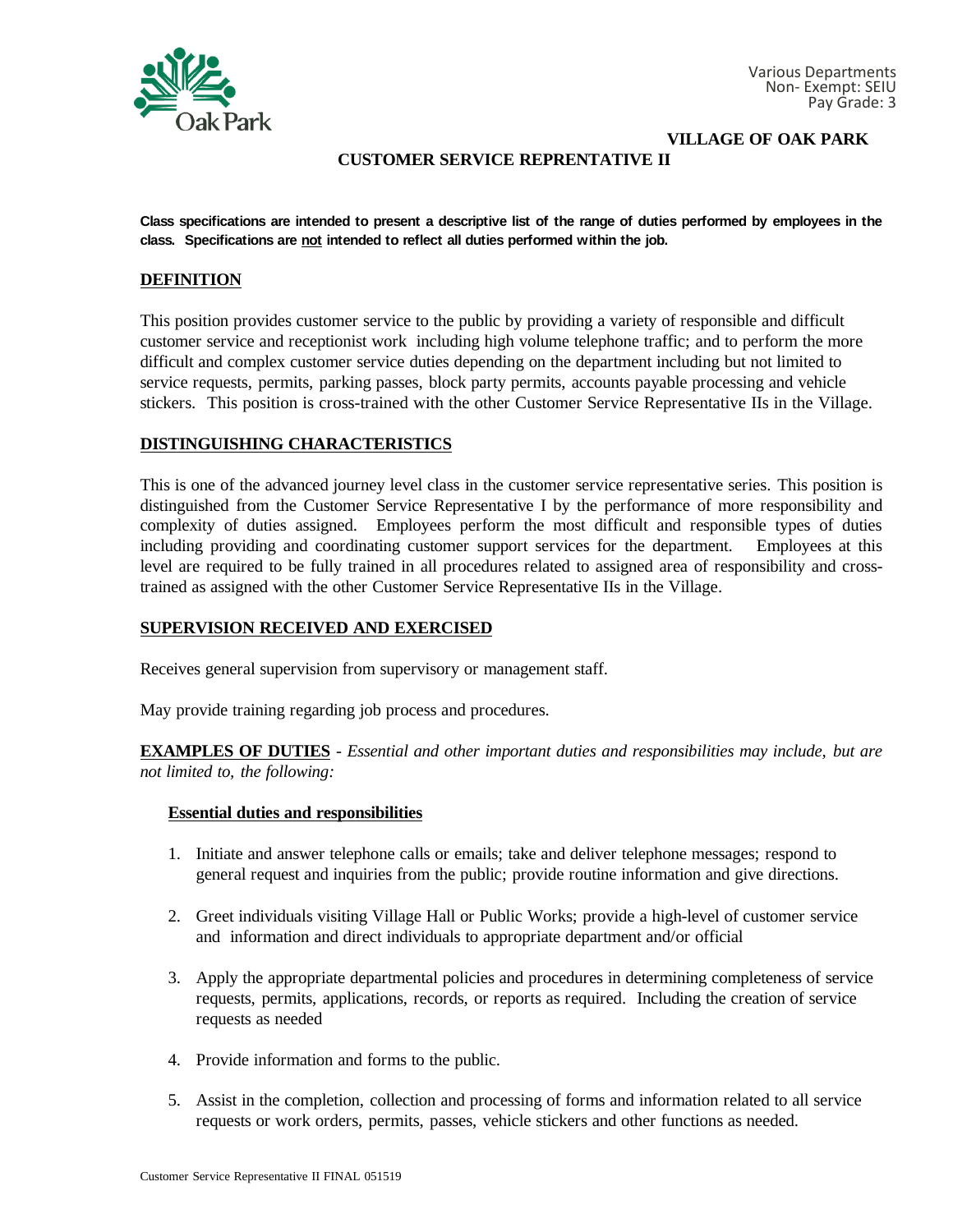

6. Type, proofread and word process a variety of documents including general correspondence, meeting

minutes, agendas, reports, memoranda, and statistical charts from rough draft, recordings or verbal instruction, prepare accounts payable and purchase order requisitions.

- 7. Perform a wide variety of general clerical work within the including the maintenance of accurate and detailed call logs or other logs and records, verification of accuracy of information, researching of discrepancies, and recording of information.
- 8. Act as receptionist, answer the telephone or emails and wait on the general public, providing information on departmental and Village policies and procedures as required.
- 9. May receive and issue receipts for the payment of Village fees; schedule and reserve the use of Village facilities by members of the public; prepare invoices and maintain billing records.
- 10. Operate a variety of office equipment including copiers, facsimile machines, and computers; input and retrieve data and text; organize and maintain disk storage and filing.
- 11. Compile information and data for statistical and financial reports; maintain a variety of statistical records; check and tabulate statistical data.

## **Other important responsibilities and duties:**

- 1. Contact the public and outside agencies in acquiring and providing information.
- 2. Prepare and input payroll; Verify and review materials for completeness and conformance with established regulations and procedures.
- 3. Order, receive and organize office materials and supplies.
- 4. Receive, sort and distribute incoming and outgoing correspondence and mail or bulk mailings.
- 5. Perform related duties and responsibilities as required.

## **QUALIFICATIONS**-

#### **Knowledge of:**

Operations, services and activities of an assigned department or office.

Village organization, operations, policies and procedures.

English usage, spelling, grammar and punctuation

Modern office procedures, methods and computer equipment;

Customer Service Representative II FINAL 051519 Microsoft Office including Word, Excel, Outlook, and Windows XP in order to work with word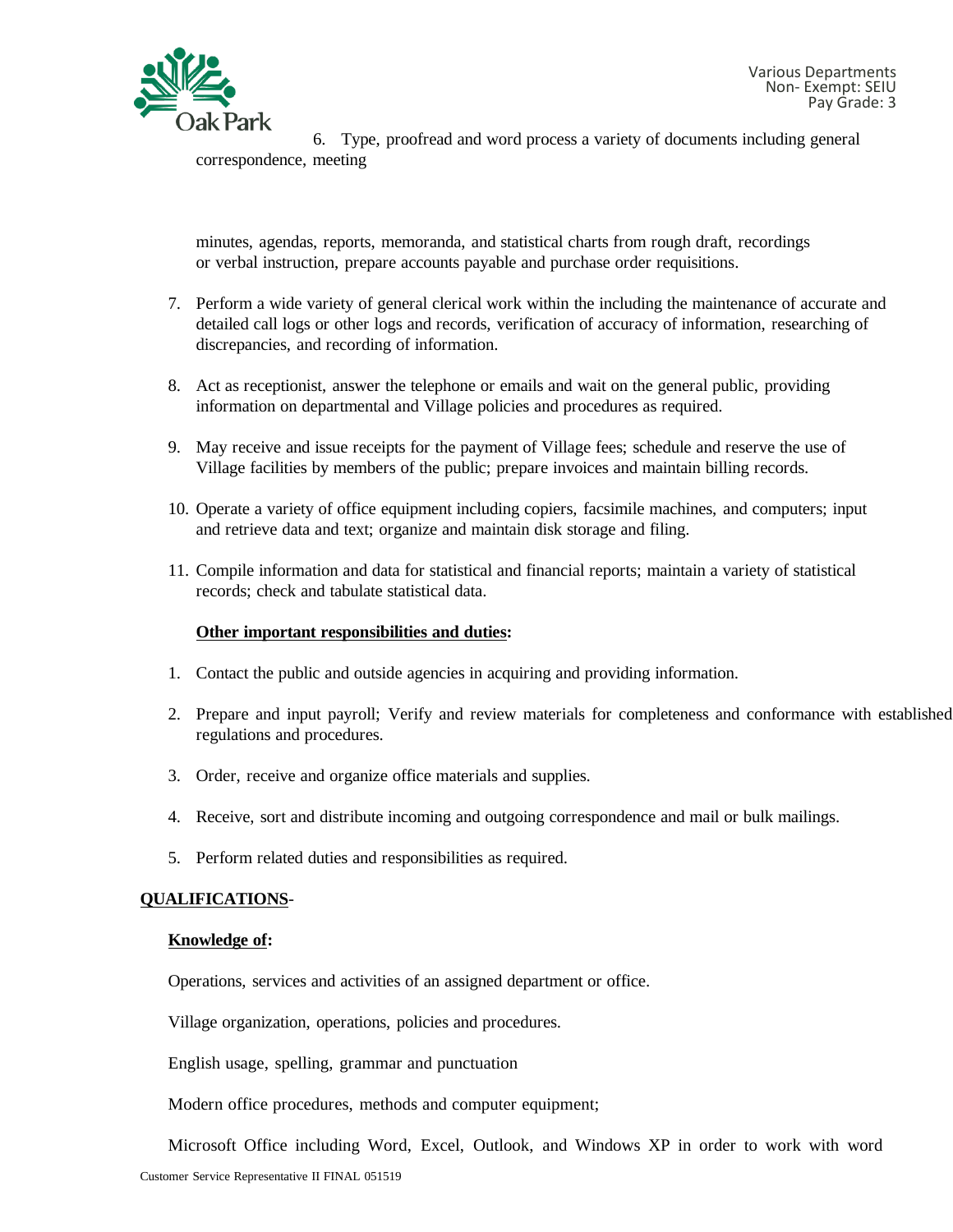

processing, spreadsheet, e-mail and scheduling software applications.

Fundamental principles and procedures of record keeping

Mathematical principles and procedures applicable to essential job duties

English usage, spelling, grammar and punctuation.

Principles and procedures of record keeping.

#### **Ability to:**

Ensure that best in class customer service is provided to both internal and external customers and also embrace, support, and promote the Village's core values, beliefs, and culture.

Correctly interpret and apply the policies and procedures of the function to which assigned.

Perform complex customer service, receptionist and clerical work including maintenance of appropriate records and compiling information for reports.

Provide training and lead supervision to staff involved in general customer service rep l work.

Type or word process at a speed necessary for successful job performance.

Work independently in the absence of supervision.

Operate a variety of office equipment including a computer.

Effectively and efficiently use the computer systems within the department. Including but not limited to the parking permit system, parking pass system, vehicle sticker system, and parking citation system. Perform mathematical calculations quickly and accurately.

Respond to requests and inquiries from the general public.

Understand and carry out oral and written directions.

Communicate clearly and concisely, both orally and in writing.

Establish and maintain effective working relationships with those contacted in the course of work.

Maintain reasonable and predictable attendance

Work overtime as operations require

Maintain physical condition appropriate to the performance of assigned duties and responsibilities which may include the following:

- *─ Sitting for extended periods of time*
- *─ Operating assigned office equipment.*